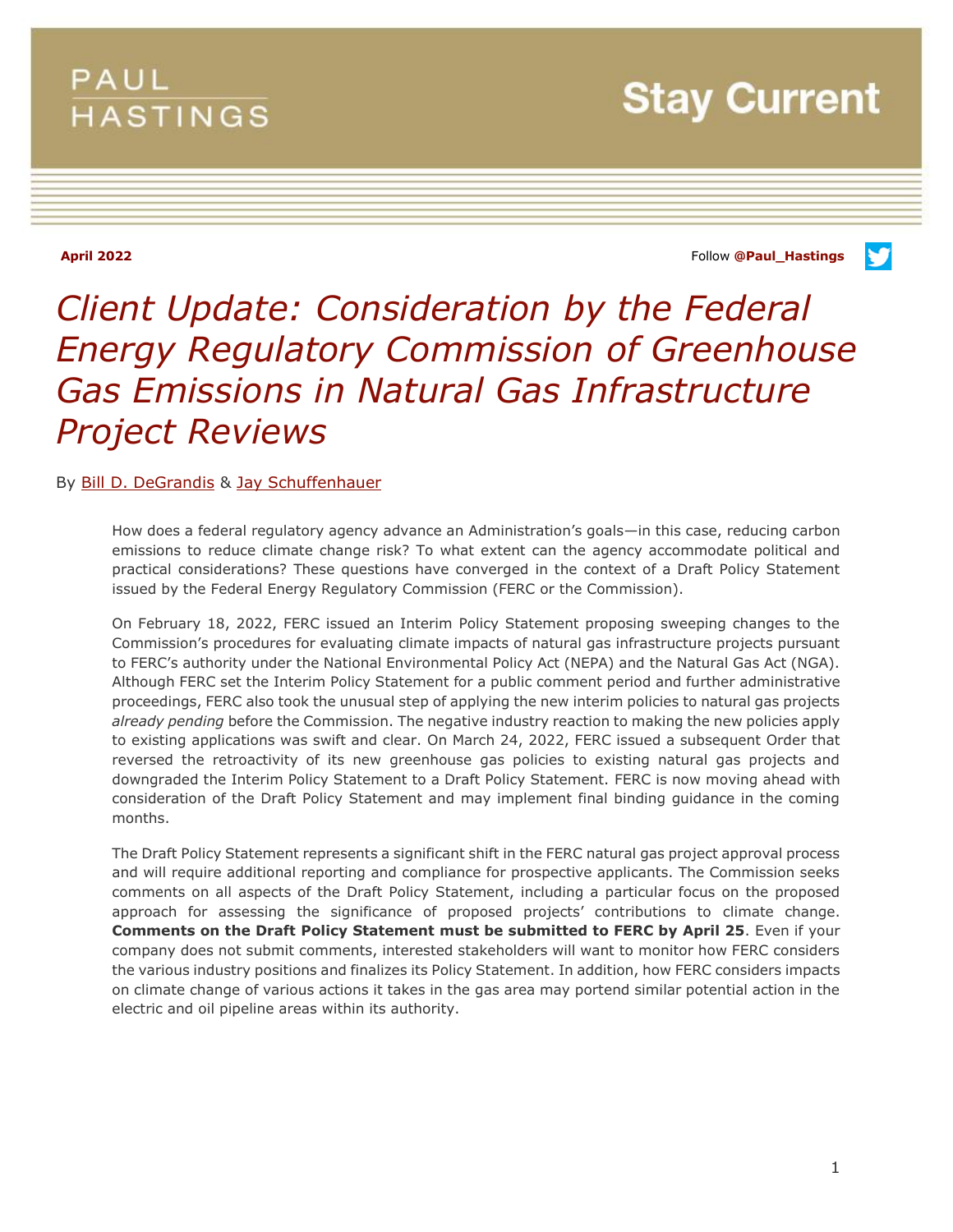## **Policy Statement Summary**

The Draft Policy Statement purports to (1) describe FERC's procedures for evaluating climate impacts of natural gas infrastructure projects under NEPA, and (2) describe how the Commission will integrate climate considerations into its public interest determinations under the NGA. In doing so, the Commission established a new emissions benchmark of 100,000 metric tons per year of carbon dioxide equivalent (CO<sub>2</sub>e) that, if likely to be exceeded by a proposed project, will presumptively trigger Commission staff to prepare an Environmental Impact Statement (EIS) as contemplated by NEPA. The Commission also plans to make public interest determinations in part by considering proposed projects' impacts on climate change, as well as by considering proposals by the project sponsor to mitigate all or a portion of the project's climate impacts.

FERC explained that the Draft Policy Statement was issued because the Commission's most recent Certificate Policy Statement, which guides FERC's approach to the certification of new interstate natural gas transportation facilities, was issued in 1999 and has not incorporated the developments in climate policy over the past two decades.

The Draft Policy Statement does not establish binding rules for applicants and may be subject to further revision. As noted above, the Commission initially sought to apply the new greenhouse gas (GHG) emission guidelines immediately, including to project applications *already pending* before the Commission under sections 3 and 7 of the NGA. However, FERC reversed course on the Statement's retroactivity on March 24th. Moving forward, the Policy Statement will not apply retroactively to pending project applications or filed applications. Instead, the Policy Statement will not go into effect until the Commission issues final guidance.

#### *NEPA Review Thresholds*

Under NEPA and its implementing regulations, federal agencies must take a "hard look" at potential environmental consequences before taking any major federal action that may significantly affect the quality of the environment. Agencies such as FERC typically prepare an Environmental Impact Statement (EIS) when significant environmental effects are predicted to result from a major action. FERC's Draft Policy Statement creates greenhouse gas emissions thresholds for new and pending natural gas projects that, if exceeded, presumptively trigger preparation of an EIS.

The Commission's Draft Policy Statement establishes a significance threshold of 100,000 metric tons or more per year of CO<sub>2</sub>e. FERC staff will create an estimate of a proposed project's GHG emissions based on all relevant evidence submitted in the record. If the Commission's emissions estimate exceeds 100,000 metric tons of CO2e per year, the project will be *presumed* to have a significant environmental impact warranting preparation of an EIS. The Commission's annual emissions calculation will use the 100% utilization or "full burn" rate for natural gas supplies delivered by the proposed project.

Importantly, the Commission emphasizes that projects exceeding the emission significance threshold will not inherently be required to reduce emissions to receive approval. Instead, the threshold merely indicates potential environmental significance and triggers preparation of an EIS under NEPA. NEPA is a reporting statute that does not impose substantive obligations on involved parties or dictate any particular result even if the proposed action is found to have a significant environmental impact.

#### *NEPA Emissions Quantification*

Pursuant to NEPA, the Commission will continue to quantify a proposed project's GHG emissions that are reasonably foreseeable. For NGA section 7 applications, this now includes case-by-case consideration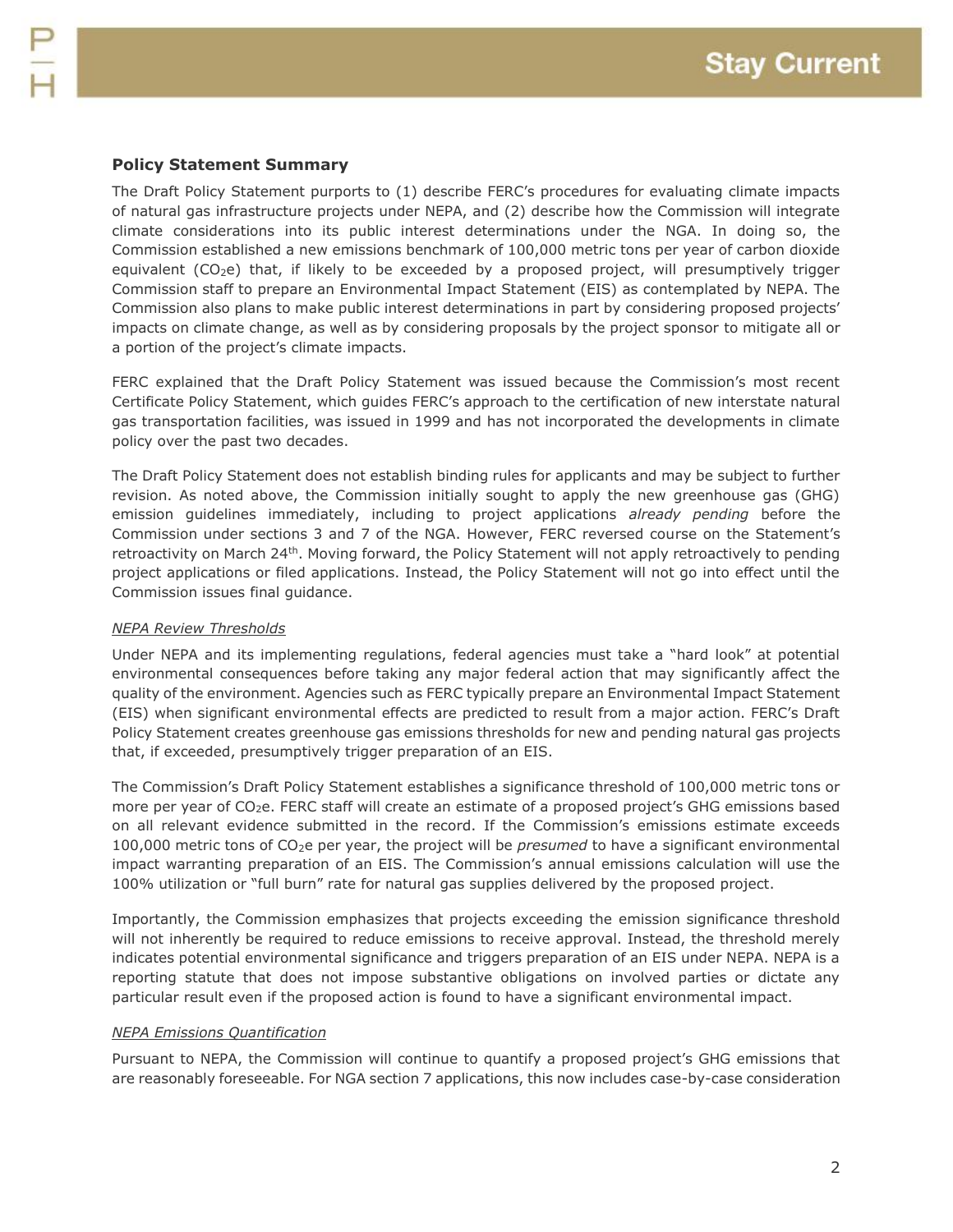of upstream emissions resulting from construction and operation of the project, as well as downstream emissions resulting from the combustion of transported gas. The Commission continues to not consider downstream GHG emissions under NEPA for section 3 projects because the Department of Energy has sole authority to license and consider the environmental impacts of natural gas exports.

The Draft Policy Statement also changes the method for calculating the likely impact of a project's GHG emissions on climate change. While the Commission will use the project's full burn rate for determining the appropriate level of NEPA review, it will instead consider a projected utilization rate when quantifying likely GHG emissions. This change is intended to reflect the reality that most natural gas projects do not operate at 100% utilization at all times.

The Commission encourages project sponsors to file a projected utilization rate, as well as its justification for the rate and supporting evidence, in its applications under NGA section 3 or 7. The Commission did not provide concrete guidelines for utilization rate calculations, but suggested the use of measures including expected utilization data from project shippers, historical usage data, demand projections, and an estimate of how much capacity will be used on an interruptible basis. Applicants also may submit additional evidence that impacts the quantification of a project's reasonably foreseeable emissions, such as evidence of verifiable downstream mitigation efforts or evidence that the project will displace the use of a higher emitting alternative fuel.

## *Emission Mitigation Evidence*

The Draft Policy Statement also encourages the Commission to issue certificates for natural gas projects that are conditioned on achieving a specified level of mitigation of projected GHG emissions. The Commission reserves the right to require a project sponsor to mitigate all, or a portion of, the impacts related to a proposed project's GHG emissions. This includes direct emissions, but may also require the sponsor to mitigate upstream and/or downstream emissions as well.

The Commission also will consider any mitigation measures proposed by a project sponsor on a caseby-case basis when making public interest determinations. These mitigation conditions may be applied to section 3 and section 7 applicants. An applicant's proposed mitigation measures, if sufficiently quantifiable, may also help avoid the preparation of an EIS where one would otherwise be required under the new emissions threshold.

The Commission is not mandating any particular form of mitigation. Project applicants can propose any mechanism to mitigate GHG emissions, as long as those mechanisms are (a) both real and additional, (b) quantifiable, (c) unencumbered, and (d) trackable for compliance purposes. Some example mitigation mechanisms provided by the Commission include:

- Market-based mitigation via renewable energy credits, mandatory compliance market participation, or voluntary carbon market participation; or
- Physical mitigation, such as carbon capture or reducing GHG emissions from the applicant's existing facilities, including those with no direct connection to the proposed project.

Project sponsors proposing GHG mitigation measures may also propose to recover the costs of these measures through their proposed rates. The recovery of costs for mitigation measures will continue to be reviewed for justness and reasonableness of rates under NGA section 7 and section 4.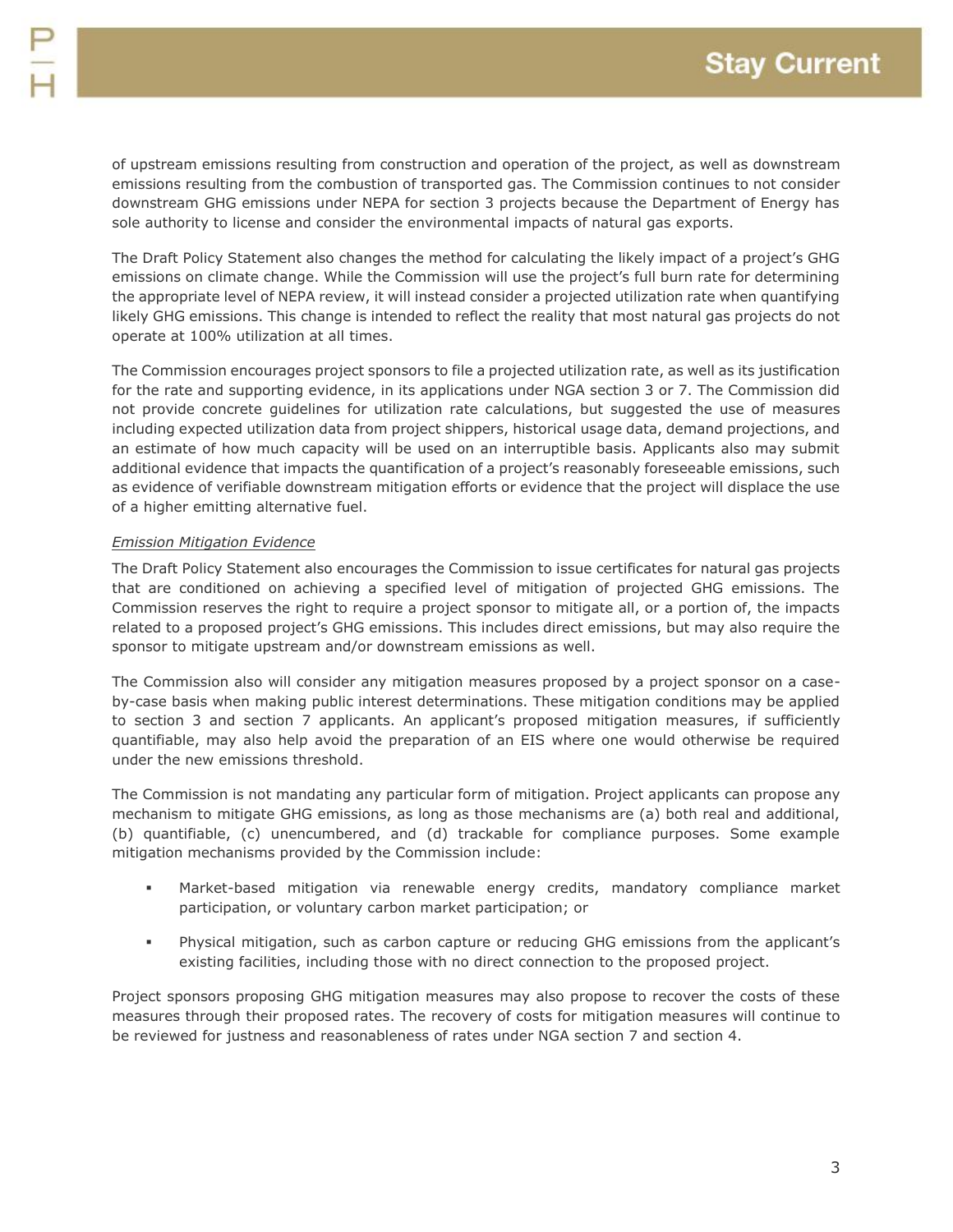The Commission's Draft Policy Statement will require natural gas project sponsors to alter the way they seek certification from the Commission. The Draft Policy Statement is not a final rule and may change its terms after the public commenting period, but it nevertheless reflects the Commission's heightened concern regarding GHG effects of new projects. Once the Commission issues final guidance on the Policy Statement, subsequent project applicants should conduct a careful analysis of the Commission's new GHG policies to inform both project viability and the required analyses to be submitted for review.

#### *Additional Application Information*

Assuming the Draft Policy Statement remains in effect following the commenting period, natural gas project applicants are encouraged to submit further GHG-related information in their section 3 and 7 applications. The Commission recommends that new applicants submit:

- The project's projected utilization rate and supporting information;
- An estimate of reasonably foreseeable project GHG emissions;
- If not quantified, evidence supporting why upstream and downstream emissions are not reasonably foreseeable;
- Evidence, if any, that impacts the quantification of the project's reasonably foreseeable GHG emissions;
- A description of the applicant's proposed GHG mitigation measures, including quantified percentages of the project's direct and indirect GHG emissions that will be mitigated; and
- A detailed cost-estimate of proposed GHG mitigation strategies and a proposal for recovering those costs if the project is approved.

While the Draft Policy Statement's requirements are not yet binding on project applicants, it may be prudent for applicants to submit the recommended environmental materials out of an abundance of caution.

#### *Financial Considerations*

Moving forward, natural gas project sponsors should account for the likelihood of additional time and monetary investment required to receive Commission approval. Especially for new projects likely to exceed the GHG significance threshold, project sponsors should assume their applications will trigger the preparation of an EIS pursuant to NEPA. EISs are by no means a trivial regulatory step. Per Department of Energy analysis, the average EIS in 2015 took 4.1 years to complete and carried an average cost of \$4.2 million.<sup>1</sup> While project sponsors may be able to avoid an EIS by providing evidence of a compelling GHG mitigation process, the case-by-case nature of the Commission's mitigation determinations coupled with the lack of current precedent under the Draft Policy Statement makes it difficult to predict whether the presumption of significant environmental impacts can be rebutted, as well as which types of mitigation proposals will be viewed most favorably.

We continue to monitor opportunities to engage with the Commission on matters affecting client's interests. We are actively following this proceeding and other areas within the Commission's jurisdiction that may be impacted by the direction revealed by the Draft Policy Statement.